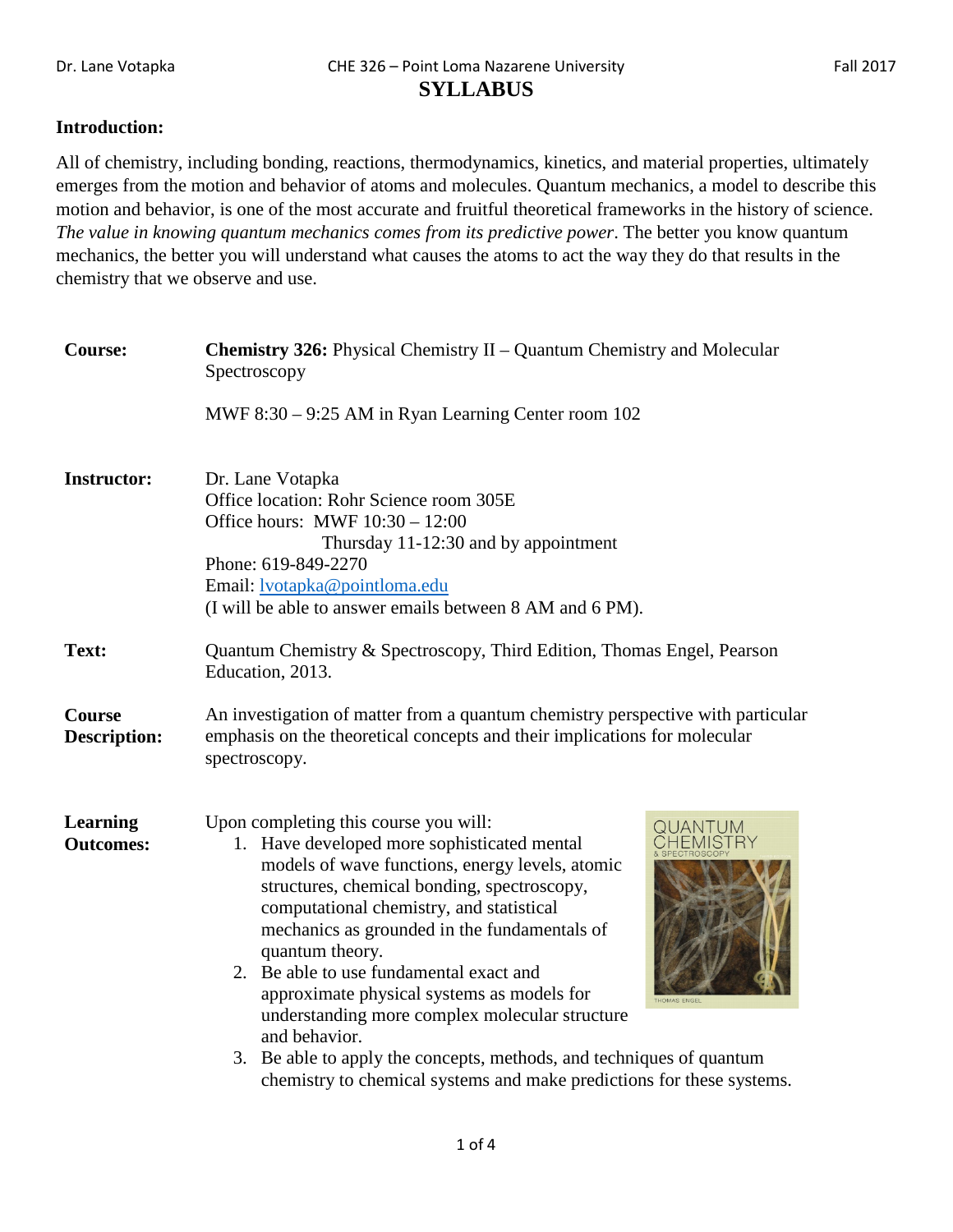| Homework &<br><b>Quizzes:</b> | Homework will be essential to the learning process of this course's content;<br>therefore, problems sets will be assigned regularly. Each assignment will be<br>composed of two types of problems:<br>Work problems: each problem will be graded with $a +, \checkmark$ , or $-$ , and you may<br>collaborate with other students on these problems.<br>Quiz problems are mini take-home exams and you are all expected to do<br>them individually.<br>I am available to help with both types of problems.<br>All homework and quizzes must be turned in by the beginning of class on the<br>assigned due date. Usually homework and quizzes will be due every<br>Wednesday. |                                 |                                           |                                                                          |  |
|-------------------------------|------------------------------------------------------------------------------------------------------------------------------------------------------------------------------------------------------------------------------------------------------------------------------------------------------------------------------------------------------------------------------------------------------------------------------------------------------------------------------------------------------------------------------------------------------------------------------------------------------------------------------------------------------------------------------|---------------------------------|-------------------------------------------|--------------------------------------------------------------------------|--|
| <b>Participation:</b>         | Discussions and collaboration with your fellow student "colleagues" will be very<br>helpful to facilitate everyone's understanding of quantum mechanics. Small-<br>group activities and problem-solving will be conducted frequently in class.<br>Online forums will be utilized for discussion. Your participation score will be<br>assigned based on engagement in both in-class as well as online discussions.<br>To minimize distractions to both yourself and others, please don't use laptops or<br>phones in class. It would be nearly impossible to takes notes on quantum<br>mechanics using a laptop anyways.                                                      |                                 |                                           |                                                                          |  |
| <b>Attendance:</b>            | Regular and punctual attendance at all classes is considered essential to optimum<br>academic achievement. If the student is absent from more than 10 percent of<br>class meetings, the faculty member can file a written report which may result in<br>de-enrollment. If the absences exceed 20 percent, the student may be de-enrolled<br>without notice until the university drop date or, after that date, receive the<br>appropriate grade for their work and participation. See Academic Policies in the<br>Undergraduate Academic Catalog.                                                                                                                            |                                 |                                           |                                                                          |  |
| <b>Grading:</b>               | Mid-term exam 1<br>Mid-term exam 2<br>Final exam<br>Homework<br>Quizzes<br>Participation<br>A<br>$A-$<br>$B+$<br>$\bf{B}$<br>$B-$                                                                                                                                                                                                                                                                                                                                                                                                                                                                                                                                            | 90%<br>88%<br>86%<br>80%<br>78% | $\mathbf C$<br>$C -$<br>$D+$<br>D<br>$D-$ | 20%<br>20%<br>25%<br>15%<br>15%<br>5%<br>70%<br>68%<br>66%<br>60%<br>58% |  |
|                               | $C+$                                                                                                                                                                                                                                                                                                                                                                                                                                                                                                                                                                                                                                                                         | 76%                             | $\mathbf F$                               | < 58%                                                                    |  |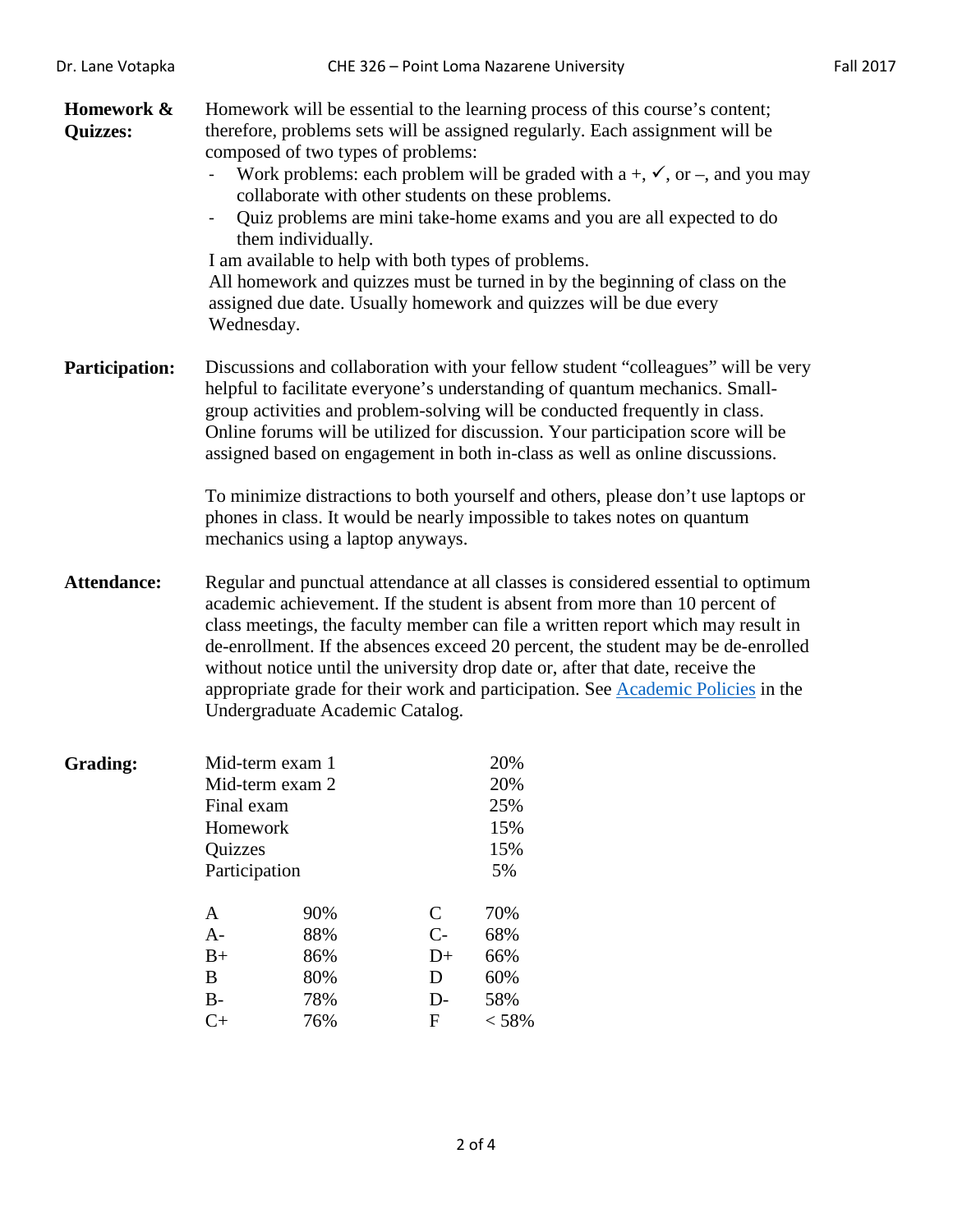| Dr. Lane Votapka                                        | CHE 326 - Point Loma Nazarene University                                                                                                                                                                                                                                                                                                                                                                                                                                                                                                                                                                                                                                                                                                                               | <b>Fall 2017</b> |
|---------------------------------------------------------|------------------------------------------------------------------------------------------------------------------------------------------------------------------------------------------------------------------------------------------------------------------------------------------------------------------------------------------------------------------------------------------------------------------------------------------------------------------------------------------------------------------------------------------------------------------------------------------------------------------------------------------------------------------------------------------------------------------------------------------------------------------------|------------------|
| <b>PLNU Mission</b>                                     | To teach $\sim$ to shape $\sim$ to send                                                                                                                                                                                                                                                                                                                                                                                                                                                                                                                                                                                                                                                                                                                                |                  |
|                                                         | Point Loma Nazarene University exists to provide higher education in a vital<br>Christian community where minds are engaged and challenged, character is<br>modeled and formed, and service is an expression of faith. Being of Wesleyan<br>heritage, we strive to be a learning community where grace is foundational, truth<br>is pursued, and holiness is a way of life.                                                                                                                                                                                                                                                                                                                                                                                            |                  |
| Final<br><b>Examination</b><br><b>Policy</b>            | Successful completion of this class requires taking the final examination on its<br>scheduled day. The final examination schedule is posted on the Class Schedules<br>site. No requests for early examinations or alternative days will be approved.                                                                                                                                                                                                                                                                                                                                                                                                                                                                                                                   |                  |
| PLNU copyright<br>policy                                | Point Loma Nazarene University, as a non-profit educational institution, is<br>entitled by law to use materials protected by the US Copyright Act for classroom<br>education. Any use of those materials outside the class may violate the law.                                                                                                                                                                                                                                                                                                                                                                                                                                                                                                                        |                  |
| <b>PLNU</b> Academic<br><b>Honesty Policy</b>           | Students should demonstrate academic honesty by doing original work and by<br>giving appropriate credit to the ideas of others. Academic dishonesty is the act of<br>presenting information, ideas, and/or concepts as one's own when in reality they<br>are the results of another person's creativity and effort. A faculty member who<br>believes a situation involving academic dishonesty has been detected may assign<br>a failing grade for that assignment or examination, or, depending on the<br>seriousness of the offense, for the course. Faculty should follow and students<br>may appeal using the procedure in the university Catalog. See Academic<br>Policies for definitions of kinds of academic dishonesty and for further policy<br>information. |                  |
| <b>PLNU</b> Academic<br><b>Accommodations</b><br>policy | If you have a diagnosed disability, please contact PLNU's Disability Resource<br>Center (DRC) within the first two weeks of class to demonstrate need and to<br>register for accommodation by phone at 619-849-2486 or by e-mail at<br>DRC@pointloma.edu. See Disability Resource Center for additional<br>information.                                                                                                                                                                                                                                                                                                                                                                                                                                                |                  |